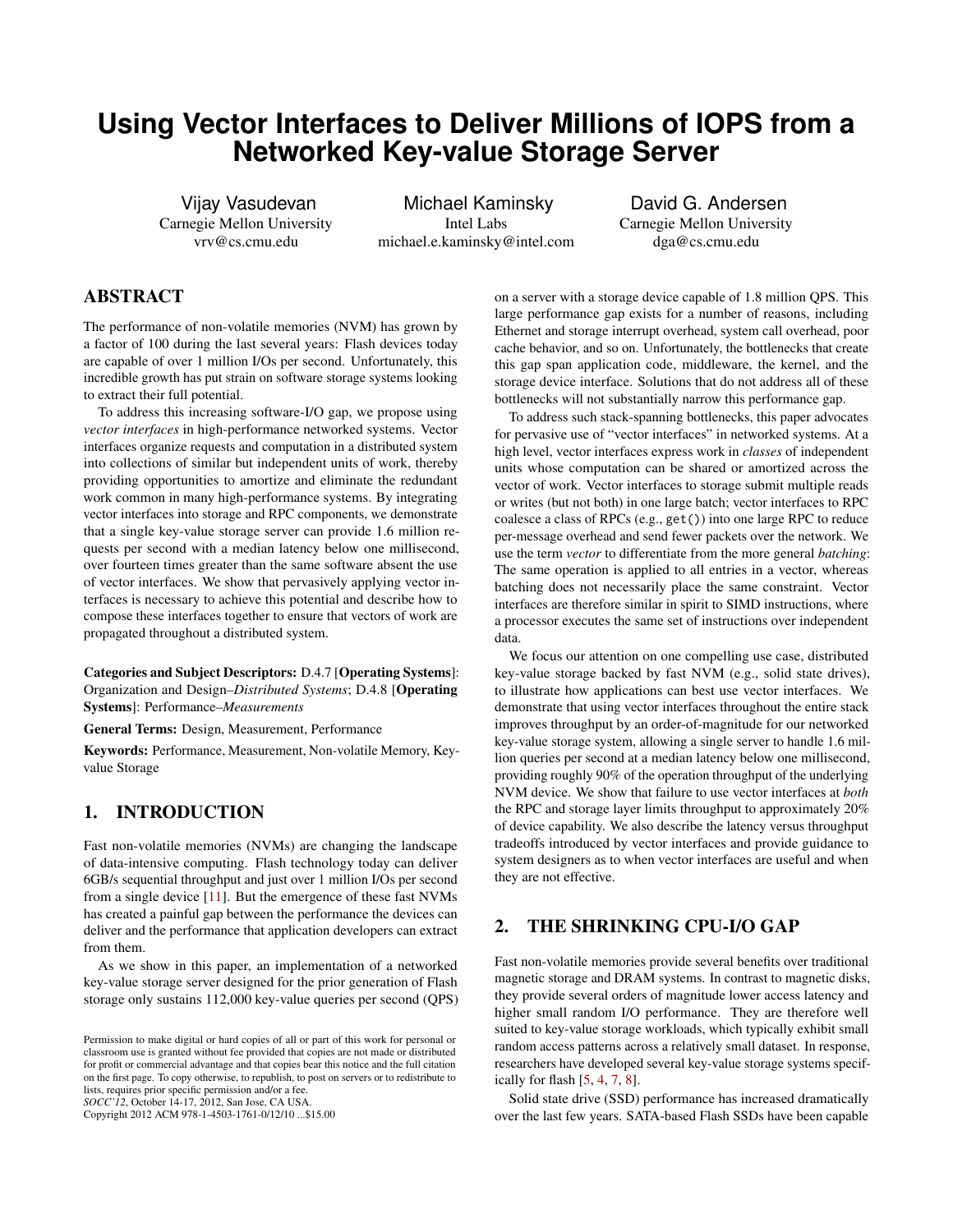<span id="page-1-0"></span>

Figure 1: The Shrinking I/O Gap: CPU frequency vs storage I/O operations per second.

of up to 100,000 small (512-byte) random reads per second since 2009 [\[31\]](#page-11-5), and enterprise-level PCIe-based SSDs claim 1.2 million random I/Os per second [\[11\]](#page-11-0). Prototype PCIe NVM platforms achieve similar throughput with latencies of 40 microseconds for phase-change memory [\[3\]](#page-11-6) and 10 microseconds for NVM emulators [\[6\]](#page-11-7). Meanwhile, CPU core sequential speeds have plateaued in recent years, with aggregate system performance achieved through using multiple cores in parallel. Figure [1](#page-1-0) depicts this shrinking I/O gap using historical data over the past  $25$  years.<sup>[1](#page-1-1)</sup> While aggregate CPU performance might continue to improve due to increases in core count, I/O latency and efficiency would remain stagnant if bottlenecked by single-core performance.

Given this dramatic improvement in throughput and latency, what changes are needed to allow key-value storage systems to take advantage of these improvements?

We answer this question in this section by measuring the performance of an open-source distributed key-value storage system developed for flash storage called FAWN-KV [\[5,](#page-11-1) [1\]](#page-11-8) running on a prototype NVM emulator described in more detail in the next section. The PCIe-based NVM prototype is capable of 1.8 million IOPS, reflecting a modest but not implausible advance over the 1.2 million IOPS available off-the-shelf today from companies such as FusionIO; thus, our prototype represents a reasonable performance target for future NVM software storage systems. FAWN-KV was designed for a hardware architecture combining flash devices from a prior generation of CompactFlash or SATA-based SSDs with lowpower processors such as the Intel Atom. The software has therefore already been optimized to minimize memory consumption and CPU overhead to take advantage of SSDs capable of 80,000+ IOPS [\[31\]](#page-11-5).

## 2.1 NVM platform and baseline

We evaluate three different system configurations to understand where the performance is limited (Figure [2\)](#page-1-2). In the *networked system evaluation*, client machines send requests at high rate to a "backend" storage node. The backend node translates these requests into reads to the PCIe NVM emulator, waits for the results, and

<span id="page-1-2"></span>

Figure 2: Benchmark scenarios for NVM platform.

sends replies back to the clients. The *backend datastore evaluation* measures only the backend storage node and local datastore software. Finally, the *storage-only evaluation* omits the datastore software and sends storage queries from a stripped-down benchmark application designed to elicit the highest possible performance from the NVM platform.

The backend storage node is a typical fast server machine with two 4-core Intel Xeon X5570 CPUs operating at 2.933 GHz with hyperthreading disabled. It uses an Intel X58 chipset, contains 12GB of DRAM, and is attached to the network using an Intel 82575EB 1Gbps on-board network interface.

The NVM prototype is a PCIe-based device that plugs into the backend; it offers both a traditional system call interface as well as a userspace software interface that provides read()- and write() like calls. The availability of a userspace interface allows us to efficiently and easily implement vector storage interfaces that are currently unavailable in off-the-shelf PCIe SSDs. The userspace interfaces translate reads and writes into memory copies and commands issued directly to the device over PCIe. The device uses four independent DMA engines for read and write commands, requiring that at least 4 different threads simultaneously access the device for full performance.

The NVM device is backed by DRAM but looks like a PCIe SSD to the backend's OS, allowing us to focus on the higher levels of the software stack to understand how applications and networked system software must adapt to support the throughput capability of a future class of fast storage devices. We do not use the device to model a specific device technology with particular latencies, wear-out, or access peculiarities (such as erase blocks); we instead use FAWN-KV's storage layer, FAWN-DS, which has already been optimized to write sequentially using a log-structured layout. We believe that the performance-related aspects of our work will generalize to future NVMs such as phase-change memory (PCM), but device-specific optimizations beyond the scope of this work will likely be necessary to make the best use of an individual technology.

The NVM device provides 1.8 million I/O operations per second (IOPS) when accessed directly via a simple test program (leftmost bar in Figure [3\)](#page-2-0). Microbenchmarks using FAWN-DS, our log-structured, local key-value datastore application, achieve similar performance. We measure the throughput of looking up random key-value pairs with 512B values. Each lookup requires a hash computation, a memory index lookup, and a single read from the underlying storage device. These results show that a *local* key-value datastore can saturate the NVM device, despite requiring hashing and index lookups. A single key-value pair retrieval takes 10 microseconds, on par with the fastest NVM emulator platforms available today [\[6\]](#page-11-7).

<span id="page-1-1"></span><sup>&</sup>lt;sup>1</sup>CPU numbers collected from <http://cpudb.stanford.edu>, showing the fastest clock rate for an Intel processor released every year. Hard drive seek time numbers come from an IBM GPFS Whitepaper [\[10\]](#page-11-9). Flash IOPS are derived from public specification sheets.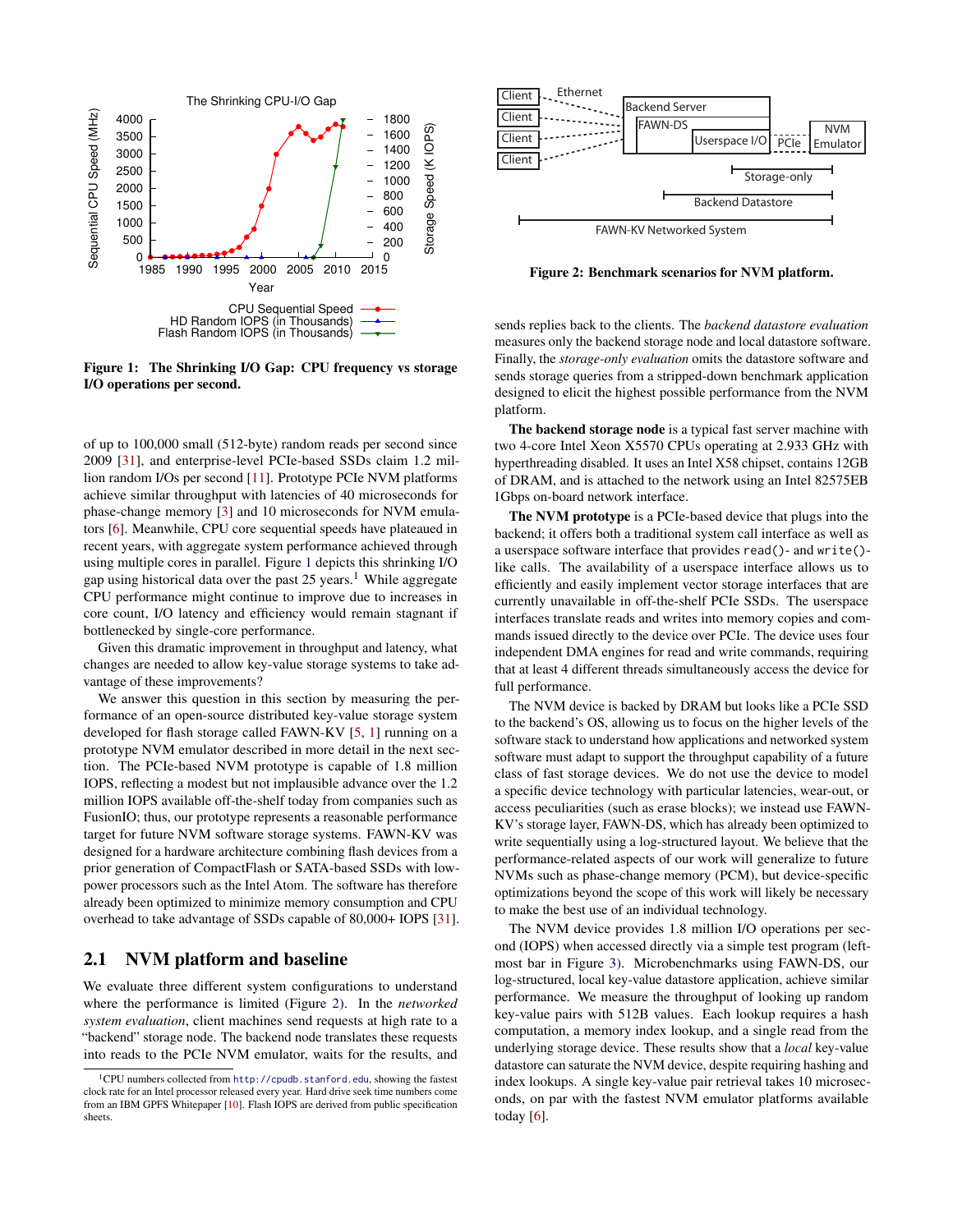<span id="page-2-0"></span>

Figure 3: Networked key-value systems without vector interfaces may significantly underutilize future NVMs. Using vector interfaces can improve throughput to 90% of device capability.

#### 2.2 FAWN-KV networked system benchmark

The FAWN-KV benchmark is an end-to-end benchmark. The server communicates with 25 open-loop, rate-limited client load generators (enough to ensure that the clients are not the bottleneck). The middle bar in Figure [3](#page-2-0) shows that the networked system is an order of magnitude slower than the purely local datastore, achieving only 112,000 IOPS. Even a highly optimized networked key-value storage system designed for current SSDs cannot take advantage of the performance capabilities of next generation SSD systems.

Understanding this large performance gap requires breaking down the components of FAWN-KV. FAWN-KV builds three layers on top of FAWN-DS: 1) networking, 2) RPC, and 3) the associated queues and threads to make parallel use of flash using a staged execution model similar to SEDA [\[34\]](#page-12-0). These additional components are responsible for the significantly reduced throughput since FAWN-DS alone can saturate the device capability; we further tested FAWN-KV using a "null" storage backend that returned a dummy value immediately, which only modestly improved throughput.

FAWN-KV uses Apache Thrift [\[2\]](#page-11-10) for cross-language serialization and RPC. Each key-value request from the client requires protocol serialization and packet transmission; the backend receives the request and incurs a network interrupt, kernel IP and TCP processing, and protocol deserialization before it reaches the application layer; these steps must be repeated for each response as well. These per-request computations are one source of additional overhead.

To amortize the cost of these per-request computations, the rest of this paper describes the implementation, evaluation and tradeoffs of using vector interfaces to storage and RPC systems. As we build up to in this paper, pervasively using vector interfaces improves networked key-value storage throughput from 112,000 IOPS to 1.6M IOPS, shown as the rightmost bar in Figure [3,](#page-2-0) a factor of 14 improvement in performance that achieves roughly 90% of the capability of the NVM platform.

# 3. VECTOR INTERFACES

Given that a state-of-the-art cluster key-value store cannot provide millions of key-value lookups per second (despite underlying storage hardware that can), there are three mostly-orthogonal paths to improving its throughput: Improving sequential code speed; embracing parallelism by doling out requests to the increasing number of cores available in modern CPUs; and identifying and eliminating redundant work that can be shared across requests.

In this work, we focus on only the last approach. Sequential core speeds show no signs of leaping forward as they once did, and sequential code optimization is ultimately limited by Amdahl's law [\[6\]](#page-11-7)—and, from our own experience, optimizing code that spans the entire height of the kernel I/O stack is a painful task. Although improving parallelism is a ripe area of study today, we avoid this path as well for two reasons: First, we are interested in improving system *efficiency* as well as raw throughput; one of the most important metrics we examine is IOPS per core, which parallelism alone does not address. Second, and more importantly, the vector-based interfaces we propose can degrade into parallel execution, whereas a parallel approach may not necessarily yield an efficient vector execution.

Vector interfaces group together multiple requests with independent data, but the same operation (e.g., "read these 10 disk locations"), whose execution can be shared across the vector of work. Doing so allows a system to eliminate redundant work found across similar requests and amortize the per-request overheads found throughout the stack. By eliminating redundant work and amortizing costs of request execution, we can significantly improve throughput as measured by IOPS as well as efficiency as measured by IOPS/core.

Vector interfaces also provide an easy way to trade latency for improved throughput and efficiency by varying the width of the vector. Moving to storage devices that support higher throughput can be as simple as increasing the vector width at the cost of higher latency.

We focus on two types of explicit vector interfaces in this work: 1) Vector RPC interfaces, aggregating multiple individual, similar RPCs into one request, and 2) Vector storage interfaces, or vectorbatched issuing of I/O to storage devices.

## 3.1 Vector RPC interfaces

Vector RPC interfaces batch individual RPCs of the same type into one large RPC request. For example, memcached provides programmers a multiget interface and a multiget network RPC. A single application client can use the multiget *interface* to issue several requests in parallel to the memcached cluster, improving performance and reducing overall latency. The multiget *RPC* packs multiple key-value get requests into one RPC; reducing the number of RPCs between an application client and a single memcached server means fewer network interrupts and system calls, and reduced RPC processing overhead.

## 3.2 Vector storage interfaces

Vector storage interfaces specify vectors of file descriptors, buffers, lengths, and offsets to traditional interfaces such as read() or write(). They differ from the current "scatter gather I/O" interfaces readv() and writev(), which read or write only sequentially from or to a single file descriptor into several different buffers; vector storage interfaces, in contrast, can read or write from random locations in multiple file descriptors.

Our proposed vector storage interfaces resemble the readx()/writex() POSIX extension interfaces, which were designed to improve the efficiency of distributed storage clusters in high-performance computing. These interfaces take multiple file descriptors, buffers, and offsets as arguments and execute the vector of requests typically on a distributed, parallel file system. The differences are twofold: First, gaining the efficiency we seek requires pushing the vector grouping as far down the storage stack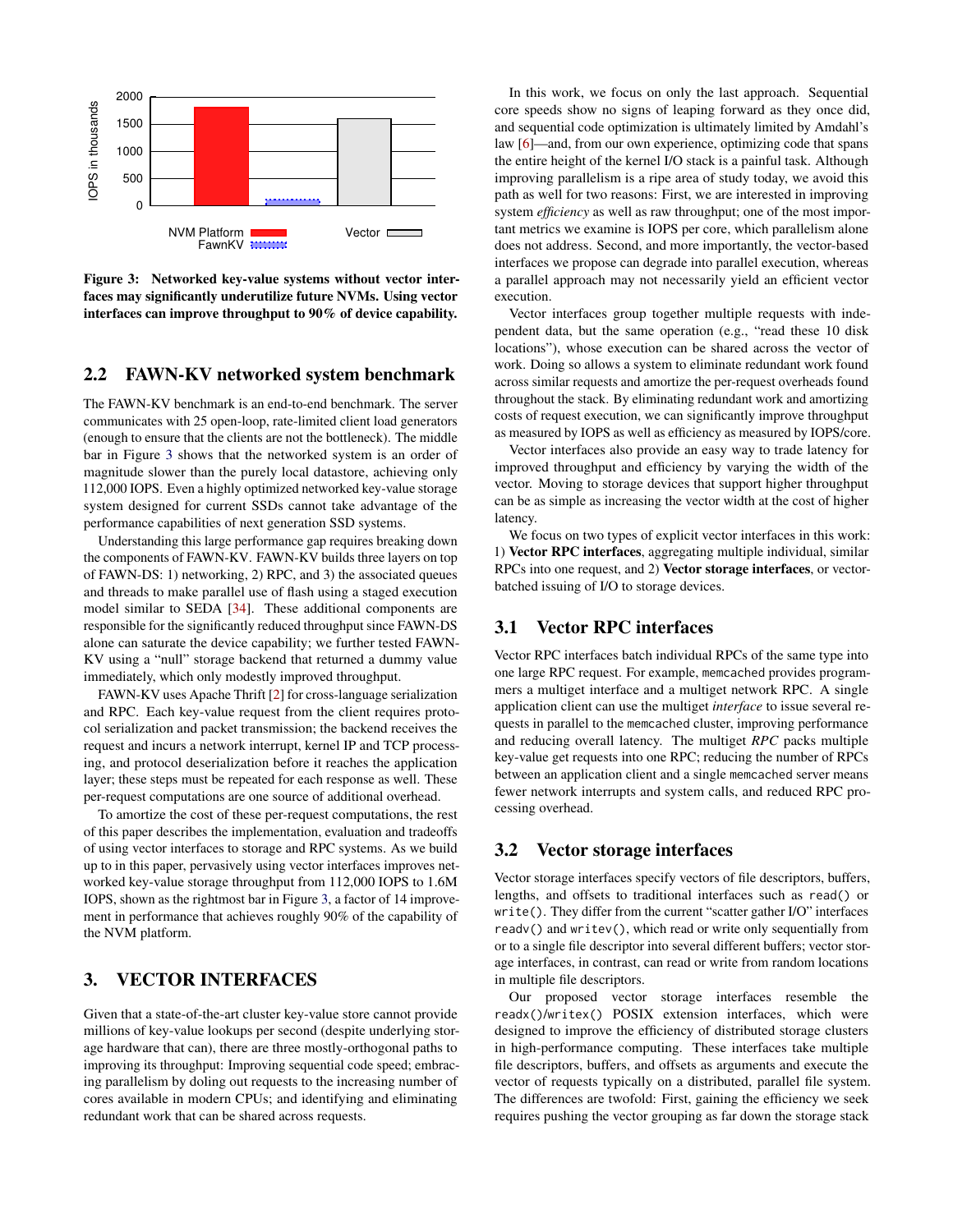as possible—in our case, to the storage device itself—requiring both software and hardware support currently not available in off-the-shelf PCIe SSDs. Second, we emphasize and evaluate the synergistic benefits of comprehensive vectorization: as we show in our evaluation, combining network and storage vectorization provides a large boost in throughput without imposing extra latency for batching requests together (the price of batching, once paid, is paid for all subsequent vector interfaces).

Storage devices today read and write individual sectors at a time. A future device supporting multiread or multiwrite takes a vector of I/O requests as one command. In addition to saving memory (by avoiding duplicated request headers and structure allocation) and CPU time (to initialize those structures, put more individual items on lists, etc.), a major benefit of these vector interfaces is in drastically reducing the number of storage interrupts. A multi-I/O operation causes at most one interrupt per vector. Interrupt mitigation features found on modern network interface cards share these benefits, but using interrupt migitation features specifically for multi-I/O provides several advantages over the network case: First, there are no heuristics for how long to wait before interrupting; the device knows exactly how many requests are being worked on and interrupts exactly when they are complete. Second, it is less likely to unintentionally delay delivery of a message needed for application progress—because the application itself determined which requests to batch.

# 4. VECTOR INTERFACES TO STORAGE

We begin by describing the implementation and benefit of vector interfaces to storage, showing that they can help systems match the potential throughput of high-speed SSDs for both asynchronous and synchronous access.

## 4.1 Vector interface to device

A storage device supporting a vector interface must implement a single I/O storage command containing multiple, individual and independent requests to storage.

Implementation Details. Current I/O stacks do not contain commands to submit multiple-operand I/O operations to a device. Although hosts can send up to 31 outstanding I/Os to SATA devices using Native Command Queuing (NCQ), these devices process each I/O independently and generate a separate interrupt for each submitted I/O. The SATA AHCI specification details a compatible design called Command Completion Coalescing, but we could not find sufficient Linux and device support for this feature (Furthermore, these commands are not vectors—they can have different operations, which, on flash, can result in a mix of low-latency reads waiting on high-latency writes for completion).

Instead, we access the NVM device described above using a direct userspace interface. A software library provides read()- and write()-like interfaces similar to POSIX. A non-vector read or write command prepares an I/O structure containing a buffer, offset, and length as arguments, appends that I/O structure to a submission queue, and notifies the device that a request is ready to be processed using DMA commands accessing a shared data structure. The device polls the data structure, processes the request and uses DMA to transfer the result back, similarly signaling back to the host that the request is complete and available in a completion queue.

<span id="page-3-0"></span>

Figure 4: 512 Byte read throughput comparison between "single I/O" interface (dashed lines) and "multi-I/O" interface (solid lines).

Our proposed read vec() and write vec() interfaces take multiple buffers, offsets, and lengths as arguments and issue the requests to the device in one large batch. When delivered in a large batch, the NVM software running on the emulator processes each individual command in submitted order, transfers the results into the host's userspace memory using DMA, and generates a single interrupt to the host only after all of the commands in the vector are complete.

Benchmark. The benchmark in this section measures the raw capability of the NVM platform using asynchronous I/O, which allows a single thread to submit many outstanding I/Os to the device. To understand its capabilities, we vary queue depth, thread count, and vector width, whose definitions are as follows:

- 1. Queue depth per thread (QD/T): The number of asynchronous, outstanding I/O requests sent by one thread. For single-I/O, an interrupt is generated for each individual request, and for each response, one new I/O can be issued.
- 2. Thread count: The number of independent user-level threads issuing I/Os to the device.
- 3. Storage vector width: The number of I/Os for which one interrupt notifies the completion of the entire vector. For our multi-I/O experiments in this section, the vector width is always set to half of the QD/T value to ensure the device is busy processing commands while new requests are generated. A storage vector width of one approximates libaio, where each I/O incurs an interrupt.

Figures [4](#page-3-0) and [5](#page-4-0) compare the performance of vector and single read for a variety of thread counts and queue depth/multiread settings. Error bars are omitted because the variance is under 5% across runs. The solid line shows the experiment where vector interfaces are used, and the dashed line shows when a single I/O is posted at a time (and one interrupt is returned for each).

The NVM platform contains 4 DMA engines. Peak throughput requires at least 4 independent threads—each uses one DMA channel regardless of the number of asynchronous I/Os it posts at once. Saturating the device IOPS further requires maintaining a high effective queue depth, either by having a high queue depth per thread value or by spawning many independent threads. Prior work has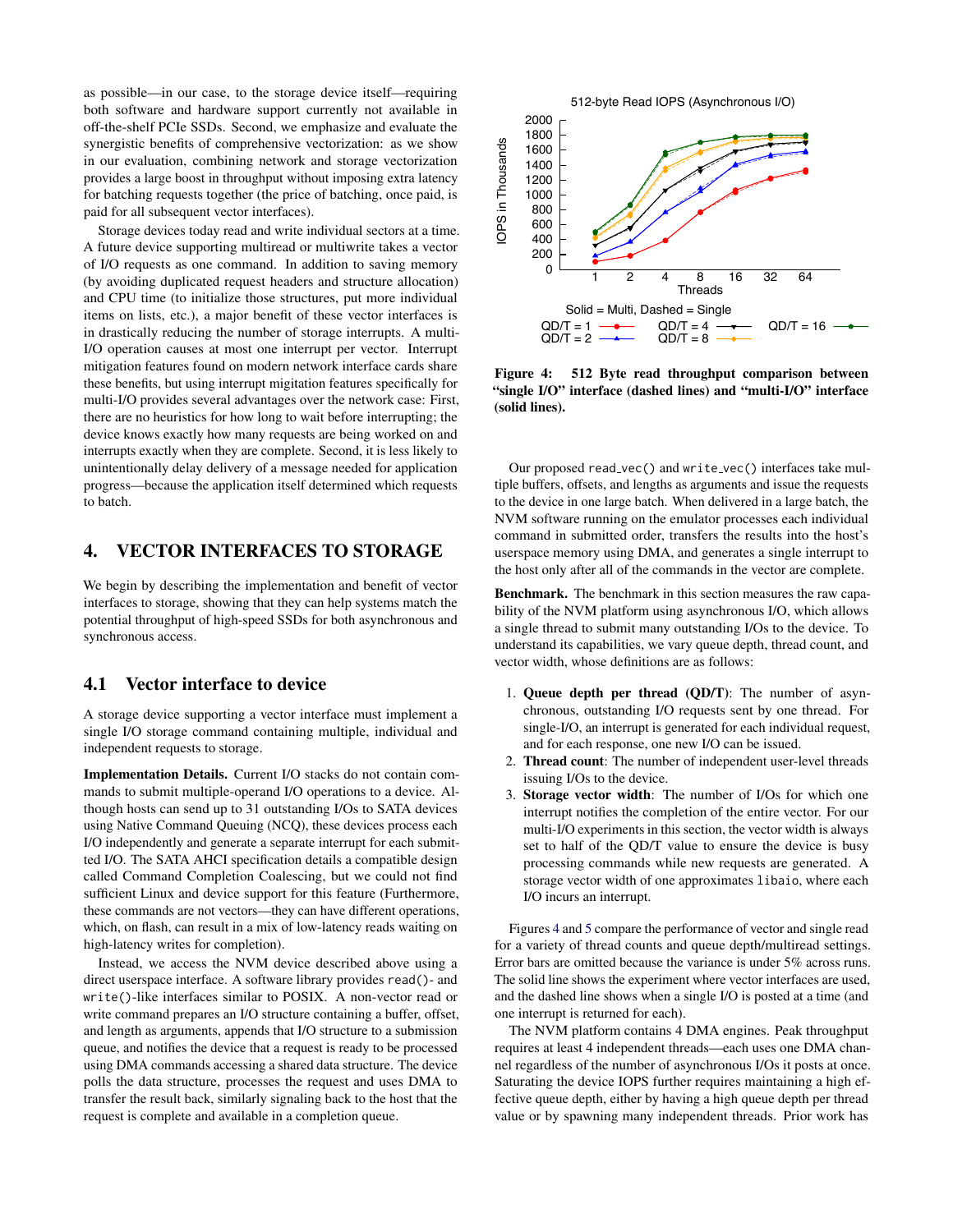<span id="page-4-0"></span>

Figure 5: Throughput of 512 B single-I/O writes (dashed lines) vs. multi-I/O writes (solid lines).

demonstrated that maintaining an I/O queue depth of 10 is required to saturate the capabilities of current SSDs [\[23\]](#page-11-11); our results suggest that this number will continue to increase for next generation SSDs.

Multiread and single I/O read throughput are similar because the read throughput is limited by the hardware DMA capability, not the CPU. In contrast, multiwrite improves performance over single writes, particularly at high thread counts and high queue depth. For example, for a queue depth of 16, single I/O write performance remains between 900K and 1M IOPS, whereas multiwrite performance reaches approximately 1.2M IOPS, an improvement of 20%.

Raw throughput, however, is a potentially misleading indicator of the benefits that vector interfaces offer over libaio-like single I/O asynchronous interfaces. CPU efficiency, measured by IOPS/core, paints a very different picture. We calculate efficiency by dividing the IOPS performance by CPU utilization reported in /proc/stat.

Figure [6](#page-4-1) shows that at high vector widths, multiread and multiwrite are between 2–3x more efficient than using single I/O. A large vector width reduces substantially the number of interrupts per I/O, allowing the CPU to devote less time to interrupt handling. As we demonstrate in the networked system evaluation in Section [5,](#page-5-0) this reduced overhead makes many more cycles available to applicationlevel code and becomes critical to achieving high performance for networked key-value storage applications.

#### 4.2 Vector interfaces to key-value storage

Next, we describe using vector interfaces to access a local key-value datastore on the backend node.

The log-structured FAWN-DS local key-value datastore exports a synchronous put(string key, string value)/get(string key) interface. We added get(vector<string> key) which returns a vector of key-value results. For each lookup, FAWN-DS hashes the key, looks up an entry in a hashtable, and read()s from storage using the offset from the hashtable entry.

The vector version requires taking in a vector of keys and calculating a vector of potential offsets from the hashtable in order to issue a multiread() for all keys. One feature of FAWN-DS complicates vectorization: To conserve memory, it stores only a portion of the key in the hashtable, so there is a small chance of retrieving the wrong item when the key fragments match but the full keys do not.

<span id="page-4-1"></span>

Figure 6: Measurement of I/O efficiency in IOPS per core. A multi-I/O interface can reduce overall CPU load by a factor of three.

<span id="page-4-2"></span>

Figure 7: 512B synchronous read throughput through FAWN-DS using synchronous I/O interface.

As a result, the keys being looked up may each require a different number of read() calls (though most complete with only one).

The vector version of get() must inspect the multiread result to identify whether all entries have been retrieved; for entries that failed, vector get() tries again, starting from the last hash index searched. Adding vector support required changes to the code structure to manage this state, but only changed or added fewer than 100 LoC, all of which were isolated in one code module.

Benchmarking multiget in FAWN-DS: One important difference between the FAWN-DS benchmark and the earlier device microbenchmark is that the FAWN-DS API is *synchronous*, not asynchronous. This means that when FAWN-DS reads from the storage device, the reading thread blocks until the I/O (or I/Os, in the case of multiread) complete. Many applications program to the synchronous I/O model, though some systems support native asynchronous I/O though libaio-like interfaces (asynchronous functions with callbacks).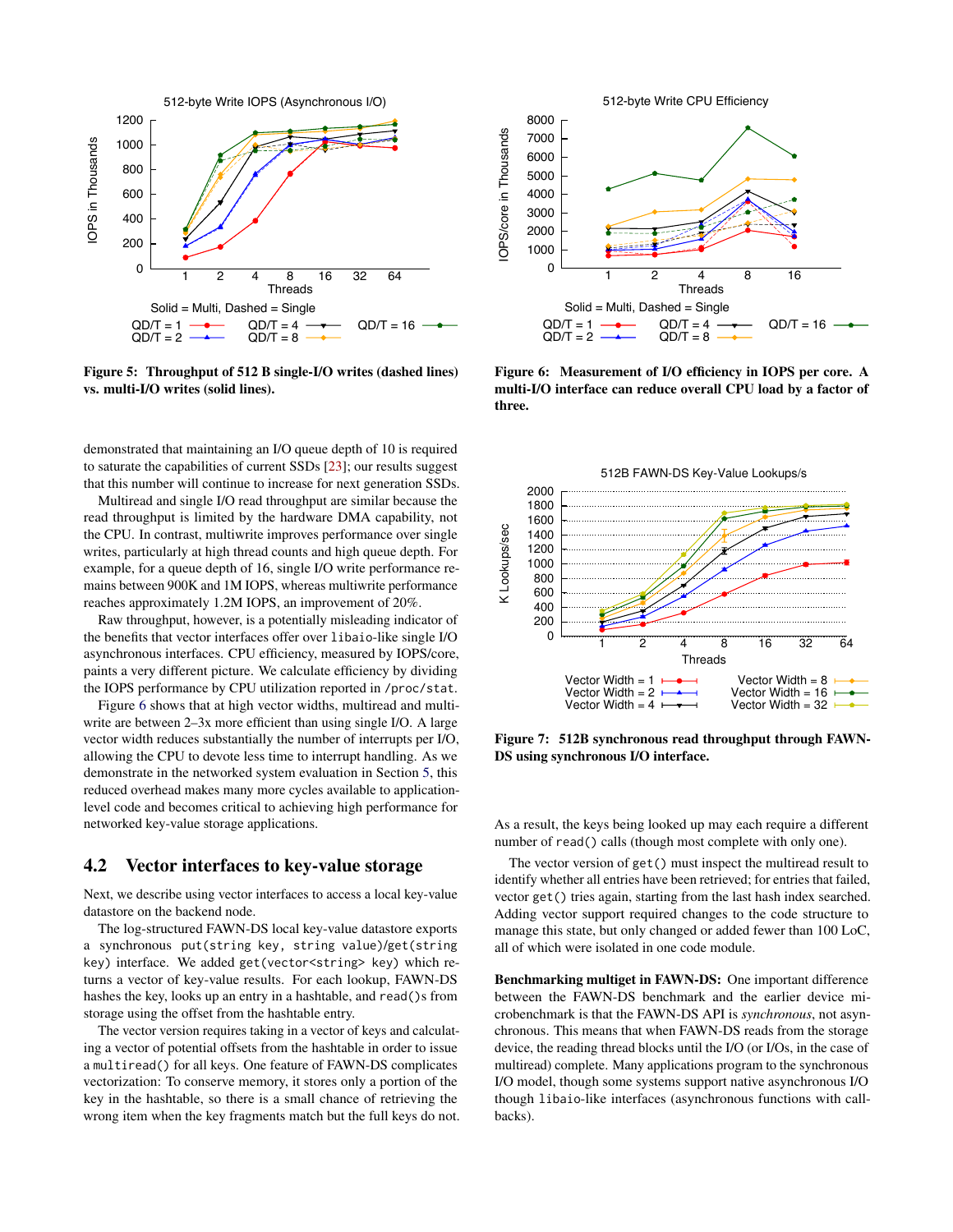<span id="page-5-2"></span>

Figure 8: High vector widths don't have proportionally higher latency: Growing vector width by a factor of 32 increases latency by only a factor of 8.

Figure [7](#page-4-2) shows the performance of  $512B$  $512B$  $512B$  key-value lookups<sup>2</sup> with an increasing number of threads. Single I/O submission reaches a maximum of about one million key-value lookups per second even when using 32 threads, whereas multireads of size 16 or 32 can provide approximately 1.8 million key-value lookups per second at 32 threads. Maintaining a high effective queue depth is critical to saturating these devices: asynchronous I/O through libaio (single I/O) or vector interfaces will be necessary for local applications to obtain full performance. Networked applications will benefit further from choosing vector interfaces over asynchronous single-I/O interfaces (Section [5\)](#page-5-0).

Vector interfaces and latency: Vector batching has a complex effect on latency. Batching waits for multiple requests before beginning execution. It similarly does not complete until the last request in the batch completes. Both of these effects add latency. On the other hand, it reduces the amount of work to be done by eliminating redundant work, such as avoiding unnecessary interrupts and repeatedly acquiring potentially contended locks. It also achieves higher throughput, and so on a busy server reduces the time that requests spend waiting for others to complete. These effects reduce latency, particularly at high load.

Figure [8](#page-5-2) shows the how batching modestly increases latency at low load. The bottom left point in the graph shows the minimum latency for retrieving a key-value pair using the NVM platform, which is approximately  $10\mu s$ . Doubling the vector width for a given number of threads does not double the latency of the entire operation until the device nears throughput saturation. This means that modest amounts of batching can improve throughput more than they increase latency. We also observe this behavior in the next section when evaluating a combined RPC and storage environment, finding that increases in vector width significantly increase throughput with almost no additional increase in latency: the optimal points in the latency vs. throughput curve are obtained using varying vector widths.

# <span id="page-5-0"></span>5. VECTOR INTERFACES TO NET-WORKED KEY-VALUE STORAGE

Exporting vector interfaces to non-volatile memory devices and to local key-value storage systems provides several throughput, latency, and efficiency benefits. Next, we examine vector interfaces to RPCs and their interaction with the vector interfaces provided by the storage device and key-value storage APIs.

# 5.1 Experimental setup

In contrast to the previous section whose experiments involved only local I/O, the experiments in this section all involve queries made over the network using the FAWN-KV distributed key-value storage system. A cluster of Intel Atom-based machines generates the query workload, using as many nodes as needed to ensure that the backend node, not the load generators, are the bottleneck. The experiments described here use between 20 and 30 query generation nodes. Queries are sent in an *open loop*: The query generators issue key-value queries at a specific rate regardless of the rate of replies from the backend. The benchmark client uses three threads: one fills a token bucket at the specified rate, another removes tokens to issue *asynchronous* requests to the backend device; and the final thread receives and discards the responses.

For each experimental configuration, we use as many threads on the backend node as necessary to maximize throughput without unnecessarily increasing latency. In practice, running the FAWN-KV software with between 8–16 independent threads to send I/Os to the NVM platform was sufficient.

Asynchrony: The benchmark utility issues asynchronous keyvalue requests because synchronous requests would be bottlenecked by the end-to-end network latency of our environment. Although some applications may desire a synchronous interface, an asynchronous interface can benchmark the limits of the backend system using a relatively small number of clients and threads.

Request Size: This evaluation inserts and retrieves 4-byte values (prior sections used 512 byte values), because transferring larger values over the network quickly saturates the server's 1Gbps network. Internally, the server still reads 512 bytes per request from storage. This change will slightly over-state the relative benefits of vector RPC (below): *Requests* are unchanged, internal storage I/Os are unchanged, but the amount of time spent copying data into responses—something not helped greatly by network vectorization will decrease. We believe, however, that these effects are modest.

Multiget and Multiread: Our evaluation in this section measures the impact of multiread, multiget, and their combination when applied to FAWN-KV running on top of the NVM platform with vector interface support. As shown in the previous section, reads and writes perform roughly the same on this device, but we note that specific NVM technologies would likely have different read/write characteristics. For the purposes of identifying and evaluating operationindependent overheads, we focus solely on the read/data retrieval path. We use the term *multiread* to describe vector I/Os to the storage device, and we use the term *multiget* to describe vector RPCs over the network. In figures, we refer to a multiget vector width of N as "GN" and a multiread vector width of M as "RM". We use multiread as a proxy for multiwrite, and multiget as a proxy for other types of RPCs such as multiput.

<span id="page-5-1"></span><sup>2</sup>32B I/O was no faster than 512B I/O on our platform, and larger I/Os quickly saturate device bandwidth.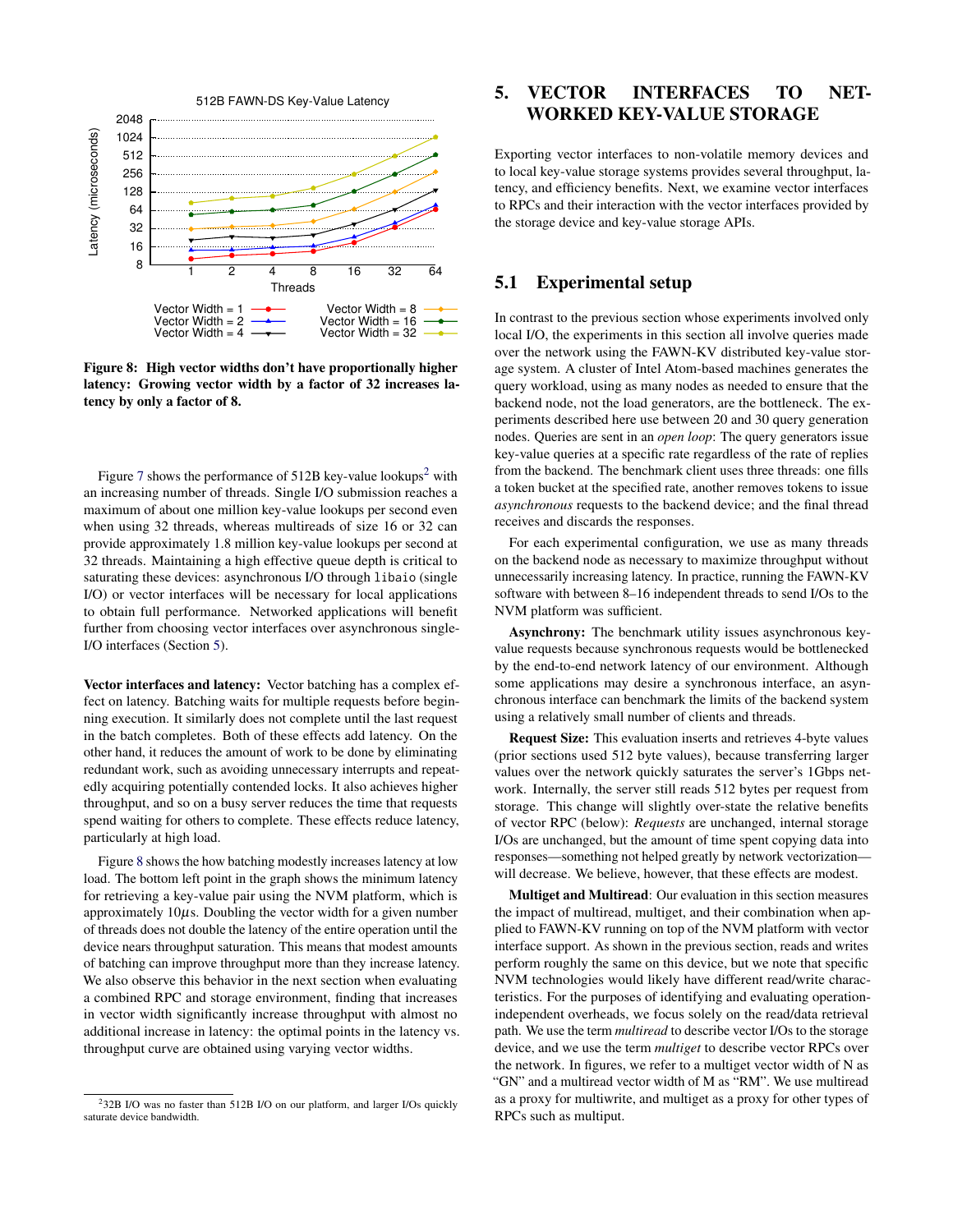<span id="page-6-0"></span>

Figure 9: Networked 4-byte throughput vs. latency as a function of the multiread width.

## 5.2 Results

We begin by measuring baseline throughput and latency without vectors. The R1G1 line in Figure [9](#page-6-0) shows the throughput versus latency as the query load increases. Because the measurement is open-loop, latency increases as the system approaches full capacity.

At low load, the median latency is  $220\mu s$ . As shown previously, the NVM device access time at low load is only  $10\mu s$ , so most of this latency is due to network latency (approximately  $100\mu s$  baseline), kernel, RPC, and FAWN-KV application processing. Without vector interfaces, the system is capable of about 112K key-value lookup/sec at a median latency of  $500\mu s$ .

#### *5.2.1 Multiget (vector RPC) alone*

Network key-value throughput using standard storage and RPC interfaces ("R1G1") is over an order of magnitude lower than device capability and eight times lower than local I/O performance. At this point, the overhead from I/O, local datastore lookups, RPC processing, and network I/O has greatly exceeded the CPU available on the backend node. We begin by examining how much the Vector RPC interface can help reduce this overhead.

The remaining lines in Figure [9](#page-6-0) show load versus latency for larger multiget widths. Multiget improves the throughput (at reasonable latency) from 112K key-value lookups/sec to 370K for a multiget width of 16. Increasing the vector width further increases latency without improving throughput.

Vector RPCs increase peak throughput more than they increase latency. For a multiget width of 4 (G4), the latency at 50,000 keyvalue lookups/sec is  $300\mu$ s compared to  $220\mu$ s for single get. But the throughput achieved for G4 is roughly 210,000 lookups/second, about twice the throughput of G1 at a latency of  $330\mu$ s. The additional latency comes from 1) the time to assemble a batch of key-value requests on the client, 2) the time to enqueue and dequeue all requests and responses in a batch, and 3) the response time for all I/Os in a batch to return from the NVM platform.

Despite the  $3\times$  throughput improvement compared to single get throughput, the system is still far below the 1.8M key-value lookups that the device can provide. Although multiget improves performance, per-RPC processing is not the only bottleneck in the system.

<span id="page-6-1"></span>

Figure 10: Networked 4-byte throughput vs. latency as a function of the multiread vector width. Multiread creates batches of network activity that reduce interrupt and packet rate.

#### <span id="page-6-2"></span>*5.2.2 Multiread (vector storage) alone*

Next, we hold the multiget width at 1 and vary the multiread width to understand to what degree multiread can improve performance without multiget. Varying multiread alone is useful for environments where only local changes to the storage server are possible.

Figure [10](#page-6-1) plots throughput versus latency for multiread widths of 1, 2, 4, ..., 32. Grouping 8 reads together (from different RPCs) improves throughput from 112K to 320K key-value lookups/sec while maintaining relatively low latency. Multiread widths beyond 8 do not increase throughput without a corresponding large increase in median latency.

The low-load latency behavior is different for multiread than for multiget. At very low load, latency scales linearly with the multiread width, drops rapidly as offered load increases, and then increases as the system approaches peak capacity. This behavior is caused by the queue structure that collects similar RPC requests together: Using a multiread width *N*, the first key-value RPC that arrives into an idle system must wait for the arrival of  $N-1$  other key-value requests from the network before the batch of I/Os are issued to the device. At low load, these *N* −1 other requests enter the system slowly and as load increases, request inter-arrival time shortens and reduces the time the first request in the queue must wait.

Multiread's implicit benefits: To our surprise, multiread both improves the efficiency of client network performance—even without multiget—and increases cache efficiency on the backend. We term these two improvements *implicit benefits*, in contrast with the explicit design goals of vector interfaces: multiread explicitly reduces the total number of commands sent to the storage device, and correspondingly the number of interrupts received; multi*get* explicitly reduces the number of send() and recv() system calls, serialization and deserialization overhead for individual RPC messages, and number of packets (when Nagle's algorithm is disabled).

Improved client efficiency: A multiread storage I/O contains multiple key-value responses. Because we use a one-thread-perconnection model, these responses are destined to the same client, and so the RPC handling thread sends these responses closely in time. The client receives a burst of several responses in one larger packet due to packet coalescing, reducing significantly the number of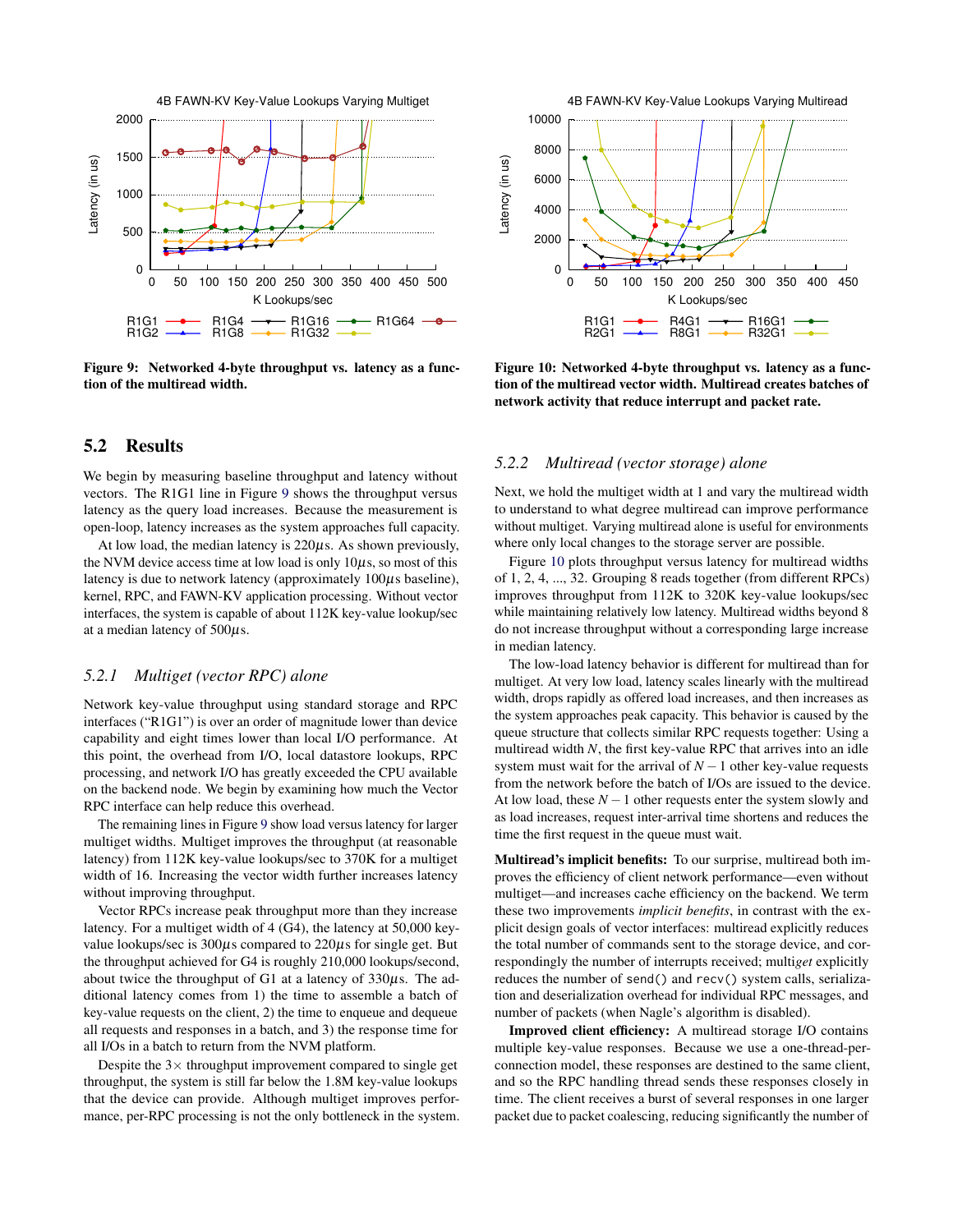<span id="page-7-0"></span>

Figure 11: Throughput vs. latency for matched vector widths. Vector interfaces enable a single server to provide 1.6M keyvalue lookups per second at a latency below 1ms.

ACKs sent back to the server: sequence numbers refer to bytes, not packets, so one ACK is generated for the entire burst. This improves the efficiency and performance of the server because it incurs fewer network interrupts, but this behavior also can improve efficiency on clients: In Figure [10,](#page-6-1) the backend server is the bottleneck, but when we reduced the number of clients to the point where clients were the bottleneck, enabling only multiread on the server improved the unmodified clients' performance by 10%.

Improved cache efficiency: A by-product of organizing requests into queues for multiread is that it improves the backend's cache efficiency, and hence sequential performance. On each get request, the servicing thread performs a network read(), processes the get RPC, and inserts the request into a queue, repeating *N* times in a row while keeping requisite data structures and code in cache. When the thread issues the multiread request, the hardware interrupt generated will cause the processor's cache to flush, but many of the structures needed for performing I/O are no longer needed. This better cache locality increases the instructions per cycle (measured using CPU performance counters) and contributes partially to the improvement that multiread provides over single reads in the networked server evaluation. These benefits are similar to those found in Cohort Scheduling [\[17\]](#page-11-12), where executing a group of similar operations improves data and code locality and hence sequential performance.

## 5.3 Combining vector interfaces

Despite their benefits, multiread and multiget in isolation cannot achieve full system performance of 1.8M key-value lookups per second. Multiread improves networked key-value retrieval by roughly 2x by reducing the storage interrupt load, freeing the CPU for the costly network and RPC processing. Multiget provides a similar 2x improvement by reducing the number of packets sent across the network and the RPC processing overhead. In this section, we show that the two combine synergistically to increase total throughput by 14×.

When the multiget width is less than the multiread width, a queue structure is required to collect key-value requests from multiple RPCs. We call this implementation the "intermediate queue" pattern. If the multiget width and multiread width are the same, no interme-

<span id="page-7-1"></span>

Figure 12: Throughput increases as storage and multiget widths increase. Using an intermediate queue between the RPC and storage layer significantly degrades performance at large vector widths.

diate queues are necessary, and the backend can execute a multiread directly—we call this implementation the "direct" pattern.

#### *5.3.1 Matching multiread and multiget widths*

The combinations of parameters R and G are numerous; thus, we begin by investigating the performance when the multiget width equals the multiread width. In this case, we use the "direct" pattern that omits intermediate queues.

Figure [11](#page-7-0) shows the latency versus throughput for equal vector widths using the direct pattern. Combining multiread and multiget provides up to 1.6M key-value lookups per second from the backend, nearly saturating the NVM device, and does so without increasing median latency beyond 1ms. Achieving this only requires vector widths of 32. Because no intermediate queues are required, the latency behavior at low load is identical to that of just using multigets.

The seemingly small overheads of enqueuing and dequeuing requests in the intermediate queue significantly reduce performance at high load. Figure [12](#page-7-1) shows the peak query throughput with increasing vector width. The dashed line depicts the performance using an intermediate queue, while the direct call is shown as the solid line. With a queue, the overhead of inserting and removing each get RPC's data limits the performance to 1.2M key-value IOPS, whereas the direct call implementation performs 1.7M IOPS at peak (unbounded latency). This highlights one of the important benefits that vector interfaces offers over simple batching: Vector interfaces allow the system to propagate vectors of work efficiently, whereas even intelligent batching would require intermediate queues to stage requests.

#### *5.3.2 Unequal vector widths*

Is it ever advisable to set the size of multiget and multiread widths differently? We consider scenarios where the multiget width is fixed at different values as the independent variable and show how varying the multiread width affects throughput and latency. When the multiget width is less than the multiread width, we use an intermedi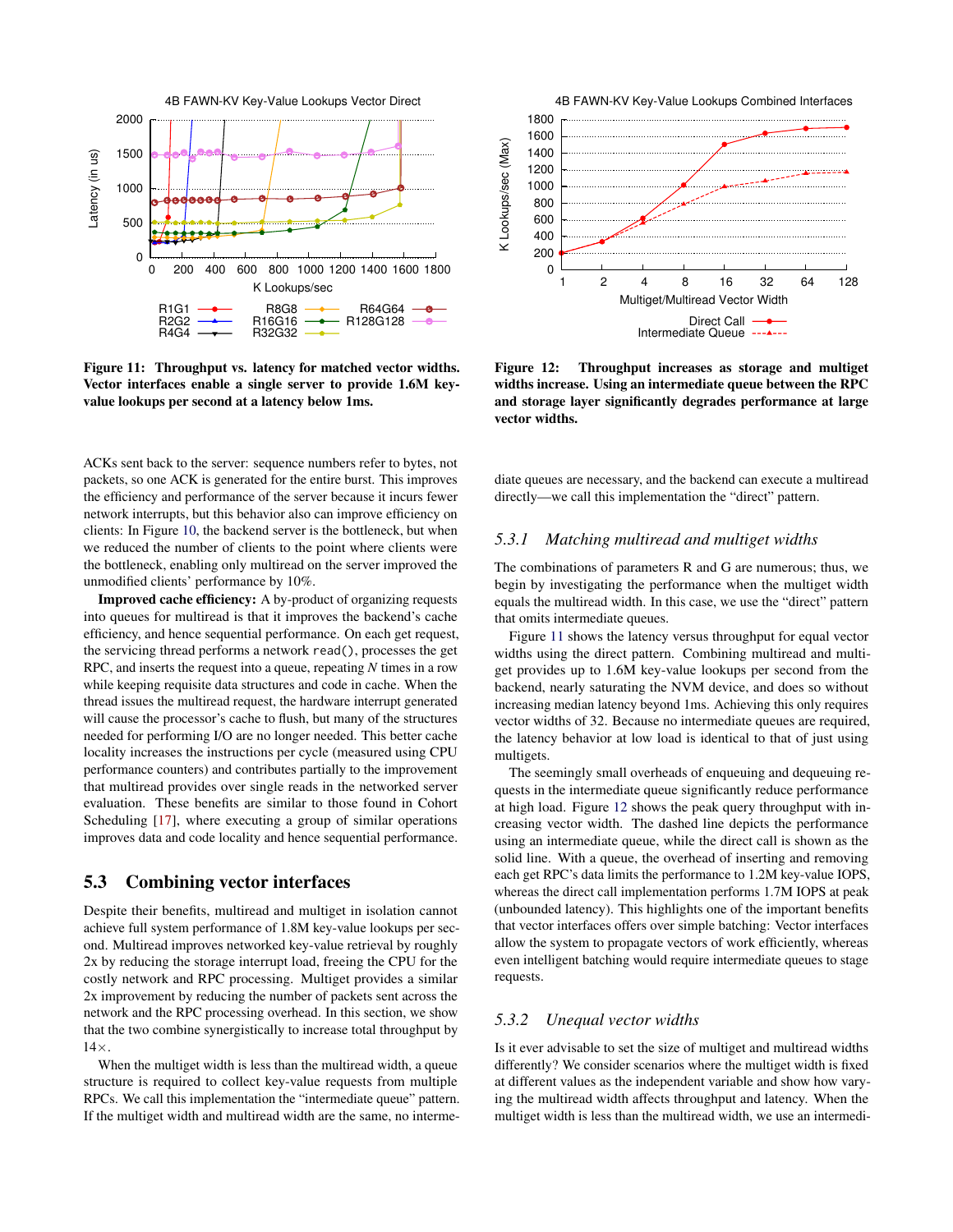ate queue to collect requests together. When the multiget width is greater than the multiread width, we use the direct implementation but issue reads to the device in sizes of the specified multiread width.

For low multiget widths, it is advisable to keep the multiread parameter low. Waiting for the multiread queue to fill at low load creates long queuing delays. As load increases, however, it is beneficial to increase the multiread width higher than the multiget width because it allows the system to achieve higher rates than otherwise possible. Thus, the best strategy is to scale the multiread width higher as load increases to get the best tradeoff of throughput and latency.

For high multiget widths, regardless of load, it is always best to match RPC and multiread widths. When multiread is low, issuing each request serially and taking an interrupt for each get request in the multiget batch increases latency significantly. At low load, using a low multiread width approximately doubles median latency, while at high load it is necessary to have a high multiread width to achieve higher throughput. The queue structure required when multiread is greater than multiget, though, reduces the performance benefits having a high multiread width can provide. Existing algorithms that vary vector RPC width with load might be adapted to also vary storage vector width to provide high throughput at high load and low latency at low load [\[20\]](#page-11-13).

In summary, vector interfaces used in isolation improve throughput by amortizing the cost of RPCs and reducing interrupts and packet processing, but still provide only a small fraction of the underlying storage platform's throughput capabilities. By carefully combining both types of vector interfaces, however, we have shown both that such a system is capable of 90% of optimal throughput and also how unequal vector widths trade between throughput and latency.

## 6. DISCUSSION AND FUTURE WORK

Using vector RPC and storage interfaces can significantly improve performance for a networked key-value storage system. In this section, we ask: when are vector interfaces generally useful and when should they be avoided?

The principal scenarios where vector interfaces are useful share three properties: The services expose a narrow set of interfaces, exhibiting a high degree of "operator redundancy"; the work being batched together shares common work; and the requests in an initial vector follow a similar path to ensure that vectors are propagated together throughout the distributed system.

Narrow Interfaces: Key-value and other storage systems often export a small number of external interfaces to clients. Under high load, any such system will be frequently invoking the same operators, providing the opportunity to eliminate redundant work found across these similar operations. If the interface is not narrow but the operator mix is skewed towards a common set, then operator redundancy will be high enough that vector interfaces can provide a benefit.

Similarity: The computational similarity found among get requests in a multiget allows us to eliminate redundant work common across otherwise independent requests. In contrast, consider a vector "SELECT" interface for SQL used to batch independent select queries. If the queries in a vector do not operate on the same table or process the resulting data similarly, then there may be few opportunities for optimization because redundancy may not exist. The cost of serializing independent requests that are computationally-unique

would outweigh the benefits the small amount of work sharing provides [\[15\]](#page-11-14).

Vector Propagation: For maximum advantage, vectors of similar work should propagate together through the system. In FAWN-KV, the key-value lookups in a multiget from a client to the backend remain together throughout the lifetime of the operation. A mixed put/get workload, in contrast, would diverge once the request arrives at the backend; the backend would need to inspect the elements in the vector to separate the puts and gets into two separate vector operations. The system may then need to re-combine these two vectors before sending a response, adding further coordination and serialization overhead. Other systems have successfully used the "stages with queues" model to implement re-convergence for graphics pipelines [\[30\]](#page-11-15); PacketShader, for example, demonstrated that packet processing does not significantly diverge in execution to erase the benefits that GPU-accelerated vector processing can provide [\[14\]](#page-11-16).

A related issue is whether to return partial results, and how to expose that interface to the clients. Partial results can help reduce latency for requests where parts of the vector take longer than other parts. However, our results suggest that there remain substantial efficiency benefits from avoiding queueing and re-queueing (the "direct" read pattern in the previous section), so we approach this issue cautiously.

## 6.1 Using Vector Interfaces at Large Scale

Vector RPCs can be easily used when communicating with a single backend storage server. When the storage system consists of tens to hundreds of machines, each storing a portion of the entire dataset, a client's key requests might not map to the same backend storage server, requiring that the client issue several RPCs each consisting of requests for fewer keys. The ability to issue large multiget RPCs depends on three factors: key naming, access pattern, and the replication strategy.

Key naming: Backend nodes are typically responsible for a subset of the key-value pairs in a distributed storage system; a single storage node serves keys for multiple continuous partitions of the key space, and an index (often a distributed B-tree or a simple map) maps keys to nodes. Most systems structure accesses to key-value storage based on how keys are named. If the key is a hash of an application-specific name, then a multiget from a single client will contain keys that are randomly distributed throughout the key space, reducing the likelihood that a multiget request can be served by a single backend. If the keys are not hashed, then the application access pattern and key naming policy determines how a set of key requests in a multiget map to backends.

Access pattern: Some applications, like webmail services, will exhibit a high degree of request locality: users access and search only over their own mail. If keys corresponding to a particular user are prefixed with a unique user ID or some other identifier that specifies locality in the key space, then requests for multiple keys might be served by a small number of backend nodes, allowing the multiget RPC to maintain the original vector width. For other applications, the access pattern might not exhibit locality: Social network graphs can be difficult to partition well [\[13\]](#page-11-17), so requests from a single client may need to access a large fraction nodes in the backend storage system.

Replication: Data in large-scale key-value storage systems are often replicated for fault-tolerance, as well as higher performance and load balancing. Because replication provides multiple choices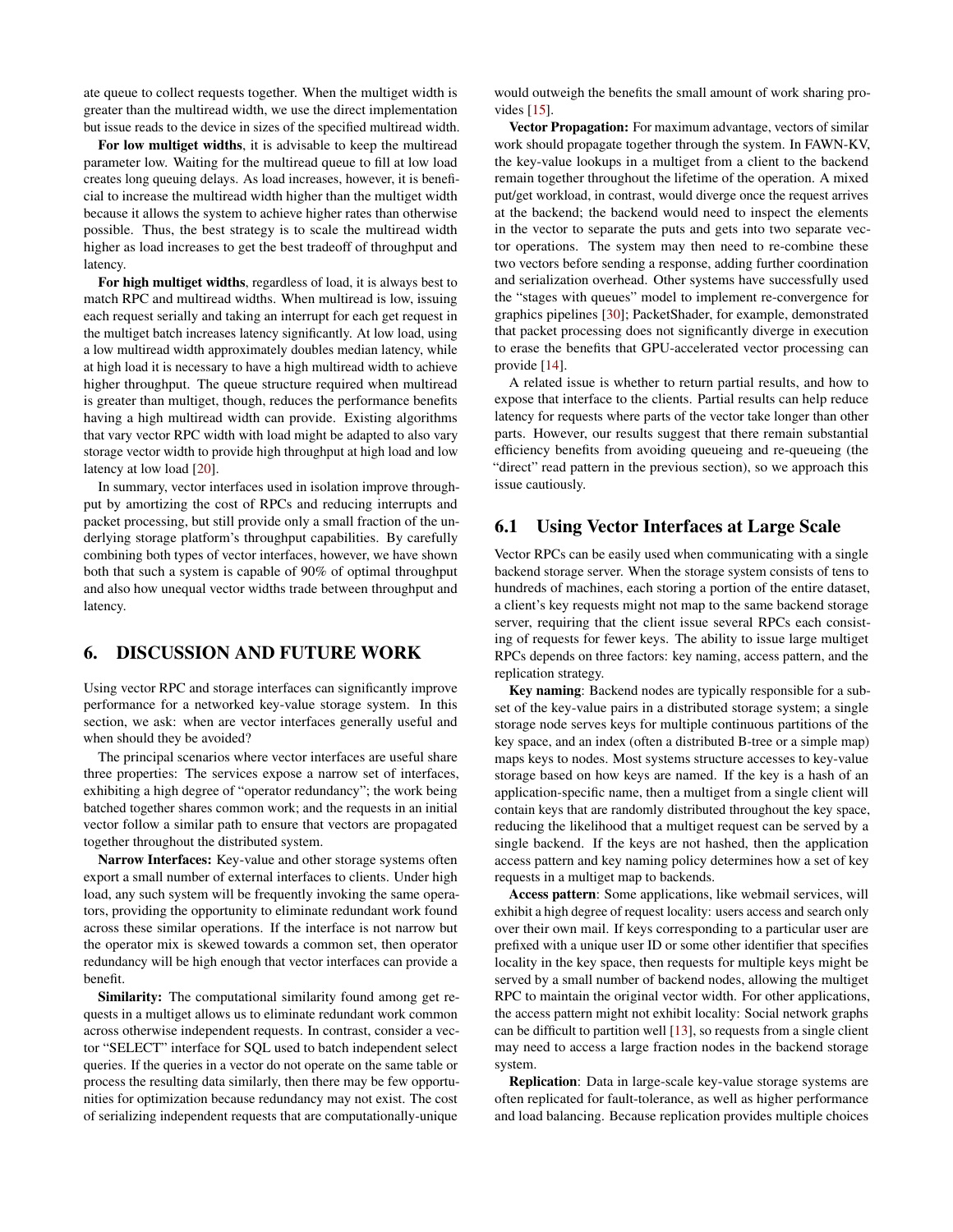<span id="page-9-1"></span>

Figure 13: Simulation results showing the expected vector width of multiget RPCs, with the client making requests for 32 random keys, as a function of cluster size and replication factor. Data is assumed to be distributed evenly across all nodes, and replica nodes are chosen randomly (without replacement).

from which to obtain the same data, it is possible to use replication to reduce the total number of nodes one needs to contact when using vector RPCs: a multiget for two keys that map to different physical nodes can be satisfied by a single node if it contains a replica for both keys.

However, the type of replication used determines whether replication can maintain the benefit of using vector RPCs for higher performance. For example, if a system uses a hot-spare replication scheme (a replica node contains the exact same data as its master), then two keys that map to different masters will not map to the same physical node. On the other hand, a mapping system that randomly distributes data replicas slightly increases the probability that two keys can be served by the same node and allows a client to issue a single multiget RPC to retrieve both key-value pairs.

Application-specific replication schemes can do far better in ensuring that multiple client requests can hit only one server. For example, SPAR is a middleware layer that partitions and replicates data for online social networks to ensure that a user's data (including one-hop neighbors) exists on a single server, while simultaneously minimizing the overhead of replication [\[25\]](#page-11-18).

Simulation of worst-case pattern: To understand how a random access workload interacts with vector RPCs and replication, we use a Monte Carlo simulation to find the expected average width of vector RPCs as a key-value storage cluster scales. We assume that keys map uniformly at random to nodes (including replicas of keys). We then fix the *desired* vector width at 32, vary the number of servers *N* that data is distributed evenly across, and calculate the minimum number of nodes a client must contact to retrieve 32 random keys (out of a large set of keys).[3](#page-9-0) Each experiment is run 1000 times and we record the average minimum node count. We then divide the desired vector width (32) by this number to calculate the average expected vector RPC width.

Figure [13](#page-9-1) shows how increasing the number of servers affects the average vector RPC width. For a replication factor of 1, the vector width starts at 32 for 1 server, reduces to 16 for 2 servers, etc. This line follows the formula  $f(x) = \frac{32}{x - (x \times (1 - \frac{1}{x})^{32})}$ , which can be derived from a balls and bins analysis assuming 32 balls and *x* bins.

Increasing replication allows a client to maintain a higher vector width as the number of backend servers increases, because the additional choice provided by replication allows the client to pick a smaller set of nodes to cover all keys. For example, with a replication factor of 10 and 128 servers, a client can expect to contact minimum of ∼9 servers to retrieve the 32 random keys in the vector request, resulting in an average vector width of ∼4 key requests sent to each server.

Although random replication can improve the ability to maintain higher vector RPC widths for random access patterns, these simulation results highlight the need to cluster keys intelligently (e.g., application-specific locality hints or clustered replication techniques [\[25\]](#page-11-18)) to ensure that vectors can be propagated with maximum efficiency.

#### 6.2 How to expose vector interfaces

Vector storage interfaces can be implemented without requiring global modifications, whereas vector RPC interfaces require coordinated changes. Therefore, where and how should these vector interfaces be exposed to other components in a distributed system?

One option, as we have chosen, is that vector RPC interfaces are exposed directly to clients interacting with key-value storage systems. For example, a social networking application may issue a multiget corresponding to key-value requests for each friend, instead of requesting data serially one friend after another. Multiget in systems like memcached and Redis suggest that applications today already have opportunities to use these vector interfaces.

Alternatively, a client library can implicitly batch synchronous RPC requests originating from different threads into a single queue, issuing the vector request once a timeout or a threshold has been reached. Unfortunately, this creates the same opaque latency versus throughput tradeoffs found in TCP's Nagle option. A program using synchronous vectors cannot advance until the entire vector is complete, giving full control to the application developer to decide how to trade latency for throughput. Some cluster services separate clients from backend infrastructure using load balancers or caching devices. Load balancers can coalesce requests arriving from different clients destined to the same backend, but should use adaptive algorithms to control coalescing based on load [\[20\]](#page-11-13).

# 6.3 Vector Network Interfaces

We have discussed vectorizing storage and RPC interfaces, but we did not need to vectorize the network socket layer interfaces because our TCP socket access patterns already work well with existing Ethernet interrupt coalescing. Our structuring of threads and queues ensures that we write in bursts to a single stream at a time. As we showed in Section [5.2.2,](#page-6-2) when several packets arrive over the network close in time, Ethernet interrupt coalescing will deliver multiple packets to the kernel with a single interrupt (which, in turn, often triggers only one outgoing ACK packet from the kernel for the combined sequence range). The application recv() will process this larger stream of bytes in one system call rather than one for each packet. On the sending side, Nagle's algorithm can coalesce outbound packets, though the application must still incur a mode switch for each system call.<sup>[4](#page-9-2)</sup>

<span id="page-9-0"></span><sup>&</sup>lt;sup>3</sup>This requires calculating a minimum set cover where the universe is the 32 keys requested and the sets are the *N* mappings of server number to keys.

<span id="page-9-2"></span><sup>&</sup>lt;sup>4</sup>The RPC package we use (Apache Thrift) explicitly disables Nagle's algorithm by default to reduce the RPC latency added by batching outgoing packets in the kernel.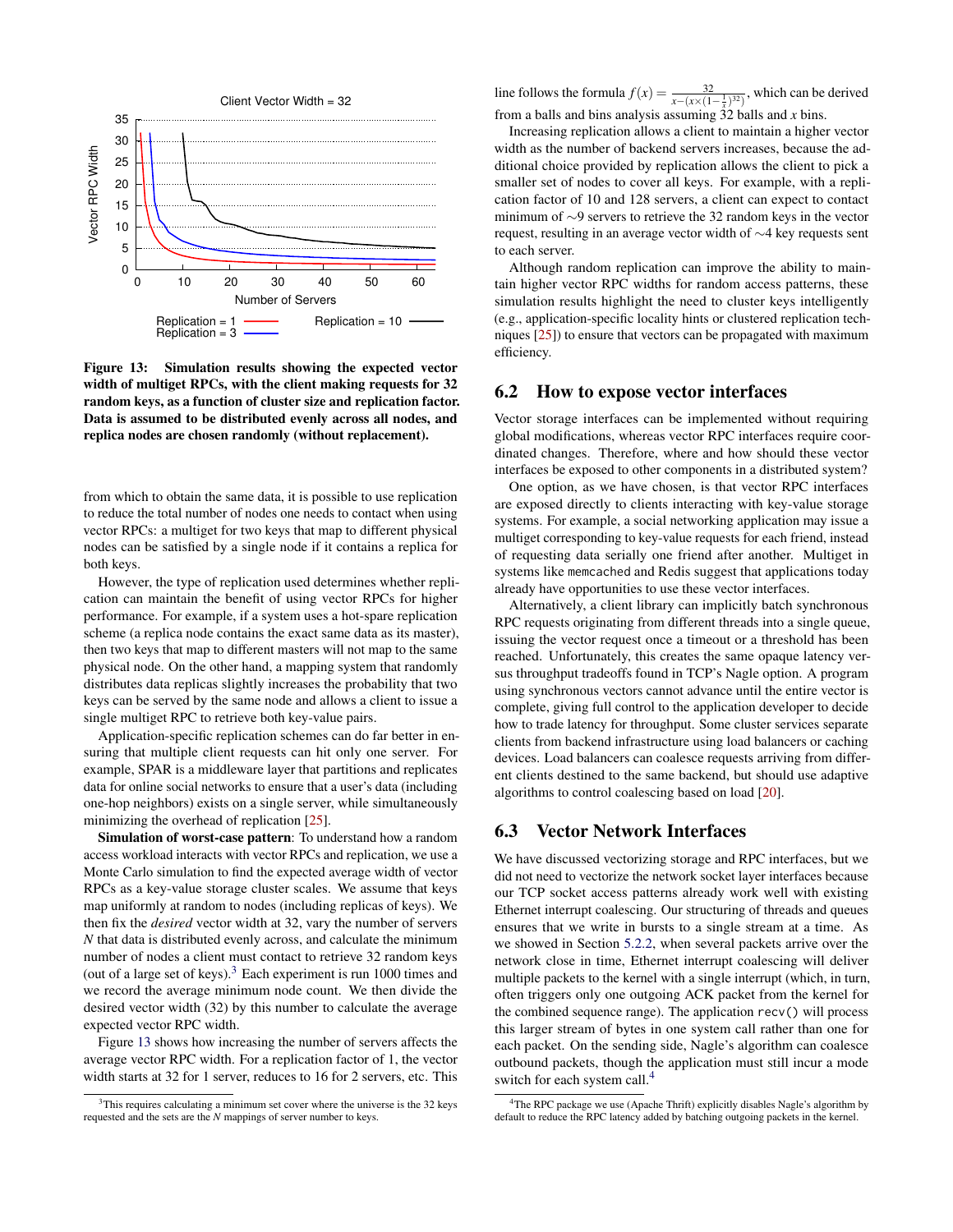However, vector networking interfaces (such as multi\_send(), multi\_recv(), or multi\_accept()) can be useful in other environments when code repeatedly invokes the same type of network function call with different arguments close in time: for example, an event loop handler sending data might frequently call send() for multiple sockets, and amortizing the cost of this system call across multiple connections may be useful. Many event-based systems fall under this pattern, including systems build on libevent [\[24\]](#page-11-19).

Vector network interfaces therefore can be useful depending on the structure of network event processing in a key-value storage system. For a highly-concurrent server for which event-based systems use significantly lower memory, we believe that implementing vector interfaces to the network might be necessary.

#### 6.4 Vector interfaces for vector hardware

Programming to vector interfaces creates the potential for compilerassisted code specialization for vector hardware. This creates a unique opportunity to better use vector hardware available on emerging server platforms.

For example, preparing the multiread I/O command to the underlying storage device requires creating and populating a structure describing the unique offset and size of each individual I/O. The multiget/multiread code path in the backend server contains 10 for loops that iterate over vectors whose width matches the multiget factor. A significant component of the increased latency at high vector widths comes from sequentially iterating through these vectors: while we have eliminated redundant work, we have not yet vectorized the unique work. SSE hardware today is capable of operating on 256-bit registers, and GPU hardware is capable of much wider widths. Exporting the computations within these simple loops to specialized vector hardware instead of general-purpose sequential cores could dramatically reduce latency at larger batch sizes. This is not merely wishful thinking: developers today have tools to harness vector hardware, such as CUDA and Intel's SPMD compiler (<http://ispc.github.com/>).

# 7. RELATED WORK

Vector interfaces: Prior systems have demonstrated the benefits of using an organization similar to vector interfaces. "Event batches" in SEDA [\[34\]](#page-12-0) amortize the cost of invoking an event handler, improving code and data cache locality. Vector interfaces also share many common benefits with Cohort Scheduling [\[17\]](#page-11-12) such as lower response time under certain conditions and improved CPU efficiency. However, Cohort Scheduling benefits only from the implicit batching that scheduling similar work in time provides, whereas vector interfaces can completely avoid re-executing the same work for every request.

Batched execution is a well-known systems optimization that has been applied in a variety of contexts, including recent software router designs [\[9,](#page-11-20) [14,](#page-11-16) [19\]](#page-11-21) and batched system call execution [\[29,](#page-11-22) [27,](#page-11-23) [26\]](#page-11-24). Each system differs in the degree to which the work in a batch is similar. The multi-call abstraction simply batches together system calls regardless of type [\[27\]](#page-11-23), whereas FlexSC argues for (but does not evaluate) specializing cores to handle a batch of specific system calls for better cache locality. Vector interfaces target the far end of the spectrum where the work in a vector is nearly identical, providing opportunities to amortize and eliminate the redundant computation that would be performed if each request in the vector were handled independently [\[32\]](#page-12-1).

In High Performance Computing, interfaces similar to our vector interfaces have been developed. Examples include Multicollective I/O [\[21\]](#page-11-25), POSIX listio and readx()/writex() extensions. These extensions provide batches of I/O to an intermediate I/O director, which can near-optimally schedule requests to a distributed storage system by reordering or coalescing requests. The existence of these interfaces suggests that application designers are willing and able to use explicit vector interfaces to achieve higher performance.

Key-value stores: In recent years, several key-value storage systems optimized for flash storage have emerged to take advantage of flash storage and non-volatile memory improvements. Buffer-Hash [\[4\]](#page-11-2), SkimpyStash [\[8\]](#page-11-4), FlashStore [\[7\]](#page-11-3), and SILT [\[18\]](#page-11-26) are examples of recent key-value systems optimized for low-memory footprint deduplication or Content Addressable Memory systems. These systems evaluate performance on a prior generation of SSDs capable of a maximum of 100,000 IOPS, whereas our work looks ahead to future SSD generations capable of much higher performance. Their evaluations typically use synthetic benchmarks or traces run on a single machine. In contrast, our work demonstrates that achieving high performance for a *networked* key-value storage system is considerably more difficult, and that achieving the performance of local microbenchmarks may require redesigning parts of local key-value systems.

Non-volatile memory uses: Several studies have explored both the construction and use of high-throughput, low-latency storage devices and clusters [\[6,](#page-11-7) [28,](#page-11-27) [3,](#page-11-6) [33,](#page-12-2) [22\]](#page-11-28). Most closely related is Moneta [\[6\]](#page-11-7), which both identified and eliminated many of the existing overheads in the software I/O stack, including those from I/O schedulers, shared locks in the interrupt handler, and the context switch overhead of interrupts themselves. Our work is orthogonal in several ways, as vector interfaces to storage can be used on top of their software optimizations to yield similar benefits. In fact, our userspace interface to the NVM device begins where they left off, allowing us to explore opportunities for further improvement by using vector interfaces. Finally, we demonstrate that having the capability to saturate a NVM device using local I/O does not imply that achieving that performance over the network is straightforward.

Programming model: Our implementation of vector interfaces requires programmers to explicitly use vector abstractions (queues, barriers). In some cases, converting an operation to using a multiinterface can be difficult. Libraries like Tame [\[16\]](#page-11-29) provide novice programmers with basic non-vector interfaces and event-based abstractions, but can execute operations using vectorized versions of those interfaces when possible.

Vector interfaces bear similarity to the "SIMT" programming model used in the graphics community, where computations are highly-parallelizable, independent, but similar in operation. GPU fixed function and programmable shader hardware matches well to these workloads where each functional core performs work in lockstep with potentially hundreds of other threads in a warp [\[12,](#page-11-30) [30\]](#page-11-15). The popularity of CUDA programming suggests that exposing nonvector interfaces to programmers and using vector-style execution for performance-critical sections can provide the best of both worlds, provided that vector interfaces are exposed where needed.

# 8. CONCLUSION

As non-volatile memories continue to improve in speed, the software interface must also evolve to take full advantage of these speed increases. We demonstrated that using vector interfaces pervasively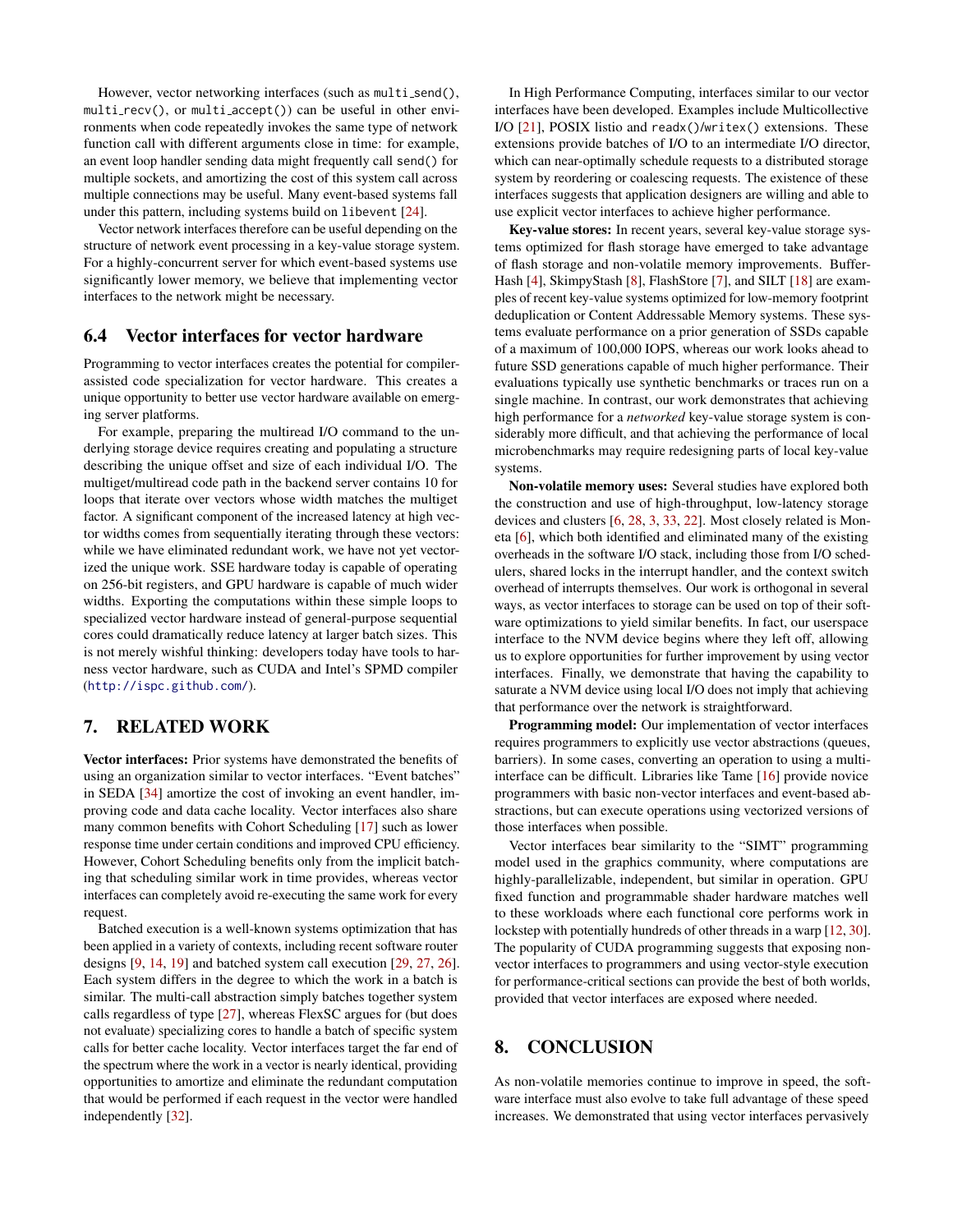throughout a distributed key-value storage system can improve performance by over an order of magnitude when accessing a storage device capable of delivering millions of I/Os per second. We also showed that using vectors at both the RPC and storage layers is required to achieve this level of performance.

## Acknowledgments

We would like to acknowledge our collaborators at Intel for providing us with the hardware that enabled this work. We would also like to thank Luiz Barroso, Garth Gibson, and Greg Ganger for their helpful feedback.

#### References

- <span id="page-11-8"></span>[1] FAWN-KV: A distributed key-value store for FAWN. [http:](http://github.com/vrv/FAWN-KV) [//github.com/vrv/FAWN-KV](http://github.com/vrv/FAWN-KV).
- <span id="page-11-10"></span>[2] Apache Thrift. <https://thrift.apache.org/>, 2011.
- <span id="page-11-6"></span>[3] A. Akel, A. M. Caulfield, T. I. Mollov, R. K. Gupta, and S. Swanson. Onyx: A prototype phase change memory storage array. In *Proc. HotStorage*, Portland, OR, June 2011.
- <span id="page-11-2"></span>[4] A. Anand, C. Muthukrishnan, S. Kappes, A. Akella, and S. Nath. Cheap and large CAMs for high performance dataintensive networked systems. In *Proc. 7th USENIX NSDI*, San Jose, CA, Apr. 2010.
- <span id="page-11-1"></span>[5] D. G. Andersen, J. Franklin, M. Kaminsky, A. Phanishayee, L. Tan, and V. Vasudevan. FAWN: A fast array of wimpy nodes. In *Proc. 22nd ACM Symposium on Operating Systems Principles (SOSP)*, Big Sky, MT, Oct. 2009.
- <span id="page-11-7"></span>[6] A. M. Caulfield, A. De, J. Coburn, T. Mollov, R. Gupta, and S. Swanson. Moneta: A high-performance storage array architecture for next-generation, non-volatile memories. In *IEEE Micro*, Dec. 2010.
- <span id="page-11-3"></span>[7] B. Debnath, S. Sengupta, and J. Li. FlashStore: high throughput persistent key-value store. *Proc. VLDB Endow.*, 3:1414– 1425, Sept. 2010.
- <span id="page-11-4"></span>[8] B. Debnath, S. Sengupta, and J. Li. SkimpyStash: RAM space skimpy key-value store on flash. In *Proc. ACM SIGMOD*, Athens, Greece, June 2011.
- <span id="page-11-20"></span>[9] M. Dobrescu, N. Egi, K. Argyraki, B.-G. Chun, K. Fall, G. Iannaccone, A. Knies, M. Manesh, and S. Ratnasamy. Route-Bricks: Exploiting parallelism to scale software routers. In *Proc. 22nd ACM Symposium on Operating Systems Principles (SOSP)*, Big Sky, MT, Oct. 2009.
- <span id="page-11-9"></span>[10] R. Freitas, J. Slember, W. Sawdon, and L. Chiu. GPFS scans 10 billion files in 43 minutes. IBM Whitepaper, [http://www.almaden.ibm.com/storagesystems/](http://www.almaden.ibm.com/storagesystems/resources/GPFS-Violin-white-paper.pdf) [resources/GPFS-Violin-white-paper.pdf](http://www.almaden.ibm.com/storagesystems/resources/GPFS-Violin-white-paper.pdf), 2011.
- <span id="page-11-0"></span>[11] fusion-io. Fusion-IO. <http://www.fusionio.com>.
- <span id="page-11-30"></span>[12] M. Garland and D. B. Kirk. Understanding throughput-oriented architectures. *Communications of the ACM*, 53(11):58–66, Nov. 2010.
- <span id="page-11-17"></span>[13] J. Hamilton. Scaling at MySpace. [http://perspectives.](http://perspectives.mvdirona.com/2010/02/15/ScalingAtMySpace.aspx) [mvdirona.com/2010/02/15/ScalingAtMySpace.aspx](http://perspectives.mvdirona.com/2010/02/15/ScalingAtMySpace.aspx), 2010.
- <span id="page-11-16"></span>[14] S. Han, K. Jang, K. Park, and S. Moon. PacketShader: a GPUaccelerated software router. In *Proc. ACM SIGCOMM*, New Delhi, India, Aug. 2010.
- <span id="page-11-14"></span>[15] R. Johnson, S. Harizopoulos, N. Hardavellas, K. Sabirli, I. Pandis, A. Ailamaki, N. G. Mancheril, and B. Falsafi. To share or not to share? In *Proc. VLDB*, Vienna, Austria, Sept. 2007.
- <span id="page-11-29"></span>[16] M. Krohn, E. Kohler, and M. F. Kaashoek. Events can make sense. In *Proc. USENIX Annual Technical Conference*, Santa Clara, CA, June 2007.
- <span id="page-11-12"></span>[17] J. R. Larus and M. Parkes. Using cohort scheduling to enhance server performance. In *Proc. USENIX Annual Technical Conference*, Berkeley, CA, June 2002.
- <span id="page-11-26"></span>[18] H. Lim, B. Fan, D. G. Andersen, and M. Kaminsky. SILT: A memory-efficient, high-performance key-value store. In *Proc. 23rd ACM Symposium on Operating Systems Principles (SOSP)*, Cascais, Portugal, Oct. 2011.
- <span id="page-11-21"></span>[19] T. Marian. *Operating Systems Abstractions for Software Packet Processing in Datacenters*. PhD thesis, Cornell University, Jan. 2011.
- <span id="page-11-13"></span>[20] J. C. McCullough, J. Dunagan, A. Wolman, and A. C. Snoeren. Stout: An adaptive interface to scalable cloud storage. In *Proc. USENIX Annual Technical Conference*, Boston, MA, June 2010.
- <span id="page-11-25"></span>[21] G. Memik, M. T. Kandemir, W. Liao, and A. Choudhary. Multicollective i/o: A technique for exploiting inter-file access patterns. volume 2, Aug. 2006.
- <span id="page-11-28"></span>[22] J. Ousterhout, P. Agrawal, D. Erickson, C. Kozyrakis, J. Leverich, D. Mazières, S. Mitra, A. Narayanan, G. Parulkar, M. Rosenblum, S. M. Rumble, E. Stratmann, and R. Stutsman. The case for RAMClouds: Scalable high-performance storage entirely in DRAM. In *Operating Systems Review*, volume 43, pages 92–105, Jan. 2010.
- <span id="page-11-11"></span>[23] M. Polte, J. Simsa, and G. Gibson. Enabling enterprise solid state disks performance. In *Proc. Workshop on Integrating Solid-state Memory into the Storage Hierarchy*, Washington, DC, Mar. 2009.
- <span id="page-11-19"></span>[24] N. Provos. libevent. [http://monkey.org/˜provos/](http://monkey.org/~provos/libevent/) [libevent/](http://monkey.org/~provos/libevent/).
- <span id="page-11-18"></span>[25] J. M. Pujol, V. Erramilli, G. Siganos, X. Yang, N. Laoutaris, P. Chhabra, and P. Rodriguez. The little engine(s) that could: Scaling online social networks. In *Proc. ACM SIGCOMM*, New Delhi, India, Aug. 2010.
- <span id="page-11-24"></span>[26] A. Purohit, C. P. Wright, J. Spadavecchia, and E. Zadok. Cosy: Develop in user-land, run in kernel-mode. In *Proc. HotOS IX*, Lihue, Hawaii, May 2003.
- <span id="page-11-23"></span>[27] M. Rajagopalan, S. K. Debray, M. A. Hiltunen, and R. D. Schlicting. Cassyopia: Compiler assisted system optimization. In *Proc. HotOS IX*, Lihue, Hawaii, May 2003.
- <span id="page-11-27"></span>[28] E. Seppanen, M. T. O'Keefe, and D. J. Lilja. High performance solid state storage under linux. In *26th IEEE Symposium on Massive Storage Systems and Technologies*, May 2010.
- <span id="page-11-22"></span>[29] L. Soares and M. Stumm. FlexSC: Flexible system call scheduling with exception-less system calls. In *Proc. 9th USENIX OSDI*, Vancouver, Canada, Oct. 2010.
- <span id="page-11-15"></span>[30] J. Sugerman, K. Fatahalian, S. Boulos, K. Akeley, and P. Hanrahan. GRAMPS: A programming model for graphics pipelines. In *ACM Transactions on Graphics*, Jan. 2009.
- <span id="page-11-5"></span>[31] V. Vasudevan, D. G. Andersen, M. Kaminsky, L. Tan, J. Franklin, and I. Moraru. Energy-efficient cluster computing with FAWN: Workloads and implications. In *Proc. e-Energy 2010*, Passau, Germany, Apr. 2010. (invited paper).